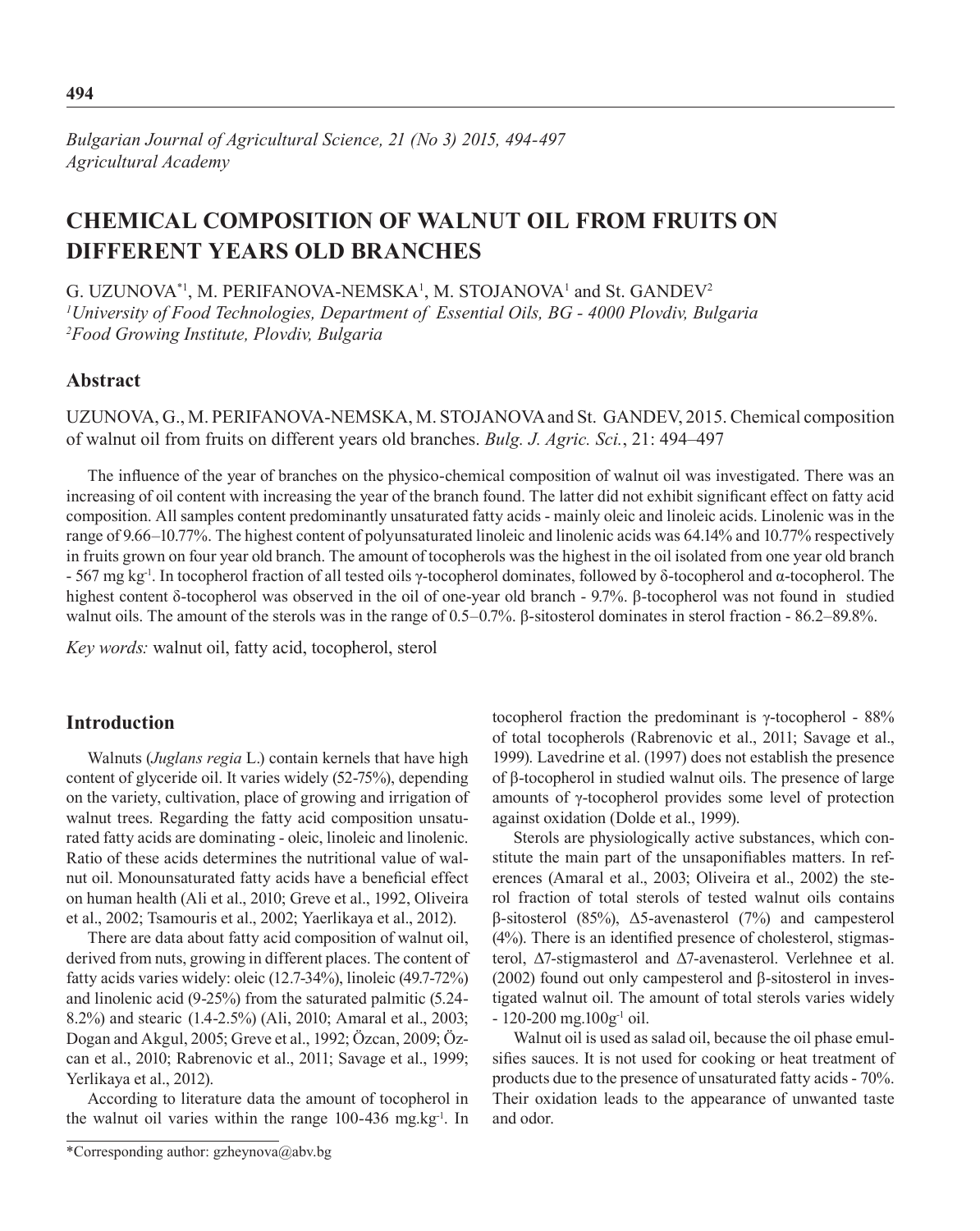The influence of different climatic and soil factors on chemical composition of walnut oil obtained from different varieties of nuts has been investigated (Özcan, 2009; Özcan et al., 2010).

No data on the influence of the location of the walnut fruit on the vines branches, backlight and the year old of branches were found in the literature.

The aim of this study was to determine the effect of the year of branches at which the walnut fruit were grown on the physic-chemical composition of walnut oil.

### **Materials and Methods**

Nuts of varieties Izvor 10 and walnut oil from them were investigated. Studied kernels are single fruit grew on a one year ( $\mathcal{N}$  1), two years ( $\mathcal{N}$  2), three ( $\mathcal{N}$  3) and four years old  $(N<sub>2</sub> 4)$  branches. The oil content of nuts was determined by the extraction method with Soxlet apparatus (Hadzhiyski and Perifanova – Nemska, 1994).

Fatty acid composition of the oil was determined by gasliquid chromatography (ISO 5508, ISO 5509). Tocopherols were determined by liquid chromatography. They were identified by retention times compared with those of the witnesses from the individual pure tocopherols. Total tocopherols were calculated as the sum of individual tocopherols based on the absolute values of the peak areas of the standard solution and the tested oil (Ivanov and Aitzmueller, 1995).

The total content of sterols was determined spectrophotometrically (Ivanov et al., 1972). The individual qualitative and quantitative composition of sterols is set at gas chromatography (ISO5509, Homberg and Bielefeld, 1989). The standard deviation of repeatability is 0.05%. The sterols were identified by retention times compared with those of the witnesses' individually pure sterols. The total amount of sterols was calculated as the sum of individual sterols based on the absolute values of the peak areas of the standard solution and the test oil (in  $\%$ ).

### **Results and Discussion**

The oil content of the investigated nuts was determined. Data are present in Table 1. The oil content increases with an increasing of the year of the branch.

Data on the fatty acid composition of the derived oils are presented in Table 2. The year of the branch had no significant effect on fatty acid composition. The results indicated that in all samples the predominant unsaturated fatty acids were oleic and linoleic acids. Linolenic was in the range of 9.66-10.77%. The highest is the content of polyunsaturated linoleic and linolenic acids - 64.14% and 10.77% respectively, in nuts grown on four years old branch. Data for the amount of saturated - palmitic and stearic acids do not differ from those cited in the literature for different varieties and climat-

#### **Table 1 Characteristics of walnuts**

| Sample                    | a year old branch | 1. Single fruit grown on $\vert$ 2. Single fruit grown on $\vert$ 3. Single fruit grown on $\vert$ 4. Single fruit grown on<br>  a two-years old branch   a three-years old branch   a four-years old branch |       |       |
|---------------------------|-------------------|--------------------------------------------------------------------------------------------------------------------------------------------------------------------------------------------------------------|-------|-------|
| $\vert$ Oil content, $\%$ | 63.02             | 69.27                                                                                                                                                                                                        | 70.36 | 73.86 |

## **Table 2**

|  | <b>Fatty acid composition of walnut oils</b> |  |  |  |
|--|----------------------------------------------|--|--|--|
|--|----------------------------------------------|--|--|--|

| Sample, %                                   | 1. Single fruit grown<br>on a year old branch | 2. Single fruit grown<br>on a two-years old<br>branch | 3. Single fruit grown<br>on a three-years old<br>branch | 4. Single fruit grown<br>on a four-years old<br>branch |
|---------------------------------------------|-----------------------------------------------|-------------------------------------------------------|---------------------------------------------------------|--------------------------------------------------------|
| Palmitic (C16:0)                            | 6.02                                          | 6.31                                                  | 6.57                                                    | 6.46                                                   |
| Palmitoleic (C16:1)                         | 0.11                                          | 0.11                                                  | 0.12                                                    | 0.1                                                    |
| Stearic (C18:0)                             | 2.92                                          | 2.89                                                  | 2.75                                                    | 2.65                                                   |
| Oleic $(C18:1)$                             | 15.82                                         | 16.63                                                 | 17.12                                                   | 15.61                                                  |
| Linoleic $(C18:2)$                          | 64.69                                         | 63.57                                                 | 63.52                                                   | 64.14                                                  |
| Linolenic (C18:3)                           | 10.13                                         | 10.53                                                 | 9.66                                                    | 10.77                                                  |
| Aracidic (C20:0)                            | 0.11                                          | 0.10                                                  | 0.10                                                    | 0.10                                                   |
| Eicosonaic (C20:1)                          | 0.19                                          | 0.16                                                  | 0.16                                                    | 0.17                                                   |
| Ratio Saturated:<br>Unsaturated fatty acids | 9.05:90.95                                    | 9.30:90.70                                            | 9.42:90.58                                              | 9.21:90.79                                             |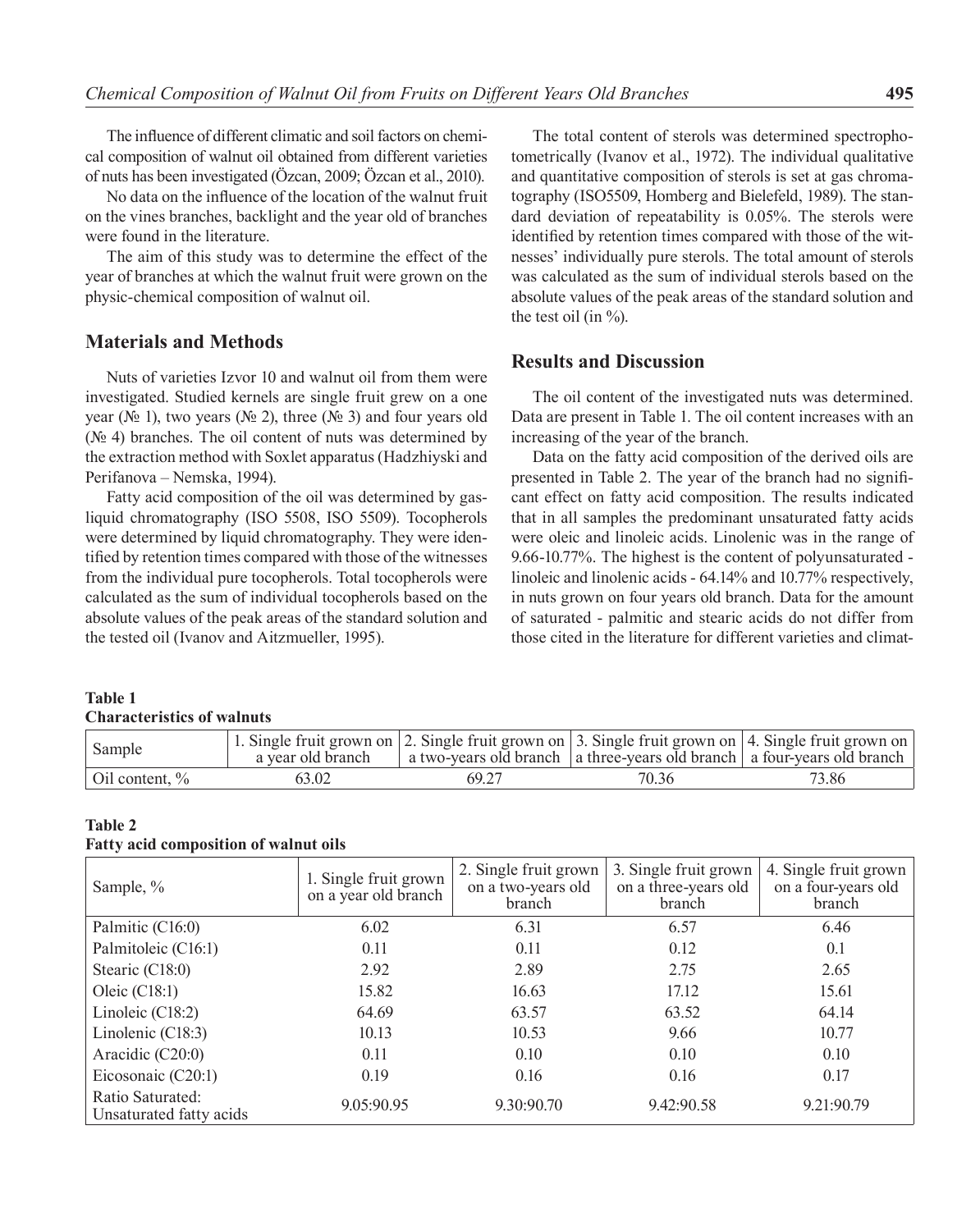ic conditions. The content of oleic acid - 16:53 to 17:12% is lower than the data reported for Turkish varieties - 20-26%. The content of linoleic acid was higher - 63.52-64.69% than that cited by some authors (49.7-55.5%) and the content of linolenic acid - 9.66-10.77 were lower than that quoted by these authors - 14.3-14.8%.

There are not significant differences in the established fatty acids composition compared with the data cited by other authors for different varieties and climatic conditions.

The content of biologically active components in the investigated oils is presented in Table 3.

The amount of total tocopherols is the highest in the oil sample number  $1-567$  mg.kg<sup>-1</sup>, which is higher than the cited data in the literature (1-100 mg.kg-1). γ-tocopherol dominates in tocopherol fraction for all tested oils followed by δ-tocopherol and α-tocopherol. The highest content of δ-tocopherol was found again in oil extracted from one oneyear old branch fruits. This has an impact on the increase in oxidative stability of the oils extracted from sample 1. The highest content of γ-tocopherol 9.7% in sample 4 provides some level of protection against oxidation. In the same sample a high content of linoleic and linolenic fatty acids was also observed.

β-tocopherol was not found in the tested nut oils, which is confirmed by other authors for different varieties of nuts.

The amount of the sterols was in the range 0.5-0.7%, which is higher than data cited in the literature.

β-sitosterol, campesterol and stigmasterol are identified in a larger amount (Table 4). The stigmasterol was not identified or it was at a minimum amount of most nut oils discussed in the literature. In sterol fraction β-sitosterol - 86.2-89.8% dominates, which is higher than the data in the literature - 85%. The content of campesterol is also compliant to data cited in literature - 4.1-5.4%.

### **Conclusion**

It was found that the synthesis of lipids was highest in single fruit, grown on multi year old branches and lowest in those grown on one-year old. The content of tocopherols is inversely proportional to the amount of oil content. There was no significant difference found in the synthesis of unsat-

| Table 3                                       |  |  |
|-----------------------------------------------|--|--|
| Biologically active components in walnut oils |  |  |

| Sample<br>$N_{2}$                                      | Sterols in oil,<br>$\frac{0}{0}$ | Total<br>tochopherols,<br>$mg.kg-1$ | $\frac{0}{0}$ | $\alpha$ - tocopherol, $\beta$ - tocopherol, $\gamma$ -tocopherol, $\delta$ - tocopherol, |      |     |
|--------------------------------------------------------|----------------------------------|-------------------------------------|---------------|-------------------------------------------------------------------------------------------|------|-----|
| 1. Singel fruit grown on<br>a year old breanch         | 0.5                              | 567                                 | 4.4           |                                                                                           | 86.3 | 9.7 |
| 2. Singel fruit grown on<br>a two-years old breanch    | 0.7                              | 529                                 | 4.9           |                                                                                           | 88.2 | 6.1 |
| 3. Singel fruit grown on<br>a three -years old breanch | 0.7                              | 551                                 | 5.7           | 0.2                                                                                       | 86.8 | 7.1 |
| 4. Singel fruit grown on<br>a four-years old breanch   | 0.6                              | 449                                 |               |                                                                                           | 85.1 | 9.1 |

### **Table 4**

### **Individual sterol composition of walnut oils, %**

| Sample, %                  | a year old branch |       |       | 1. Single fruit grown on $ 2$ . Single fruit grown on $ 3$ . Single fruit grown on $ 4$ . Single fruit grown on $ 4$<br>a two-years old branch   a three-years old branch   a four-years old branch |
|----------------------------|-------------------|-------|-------|-----------------------------------------------------------------------------------------------------------------------------------------------------------------------------------------------------|
| Holesterol                 | trace             | trace | trace | trace                                                                                                                                                                                               |
| Campesterol                | 5.4               | 4.7   | 4.6   | 4.1                                                                                                                                                                                                 |
| Stigmasterol               | 2.6               | 2.9   |       |                                                                                                                                                                                                     |
| $\beta$ - Sitosterol       | 89.2              | 89.5  | 86.2  | 89.8                                                                                                                                                                                                |
| $\Delta^5$ Avenasterol     | 0.5               | 0.7   | 2.4   | 0.8                                                                                                                                                                                                 |
| $\Delta^{7.25}$ Stigmaenol |                   | 0.9   | 0.9   |                                                                                                                                                                                                     |
| $\Delta^7$ Stigmasterol    | 0.5               | 0.5   |       | 0.6                                                                                                                                                                                                 |
| $\Delta^7$ Avenasterol     | 0.8               | 0.9   | 0.9   |                                                                                                                                                                                                     |